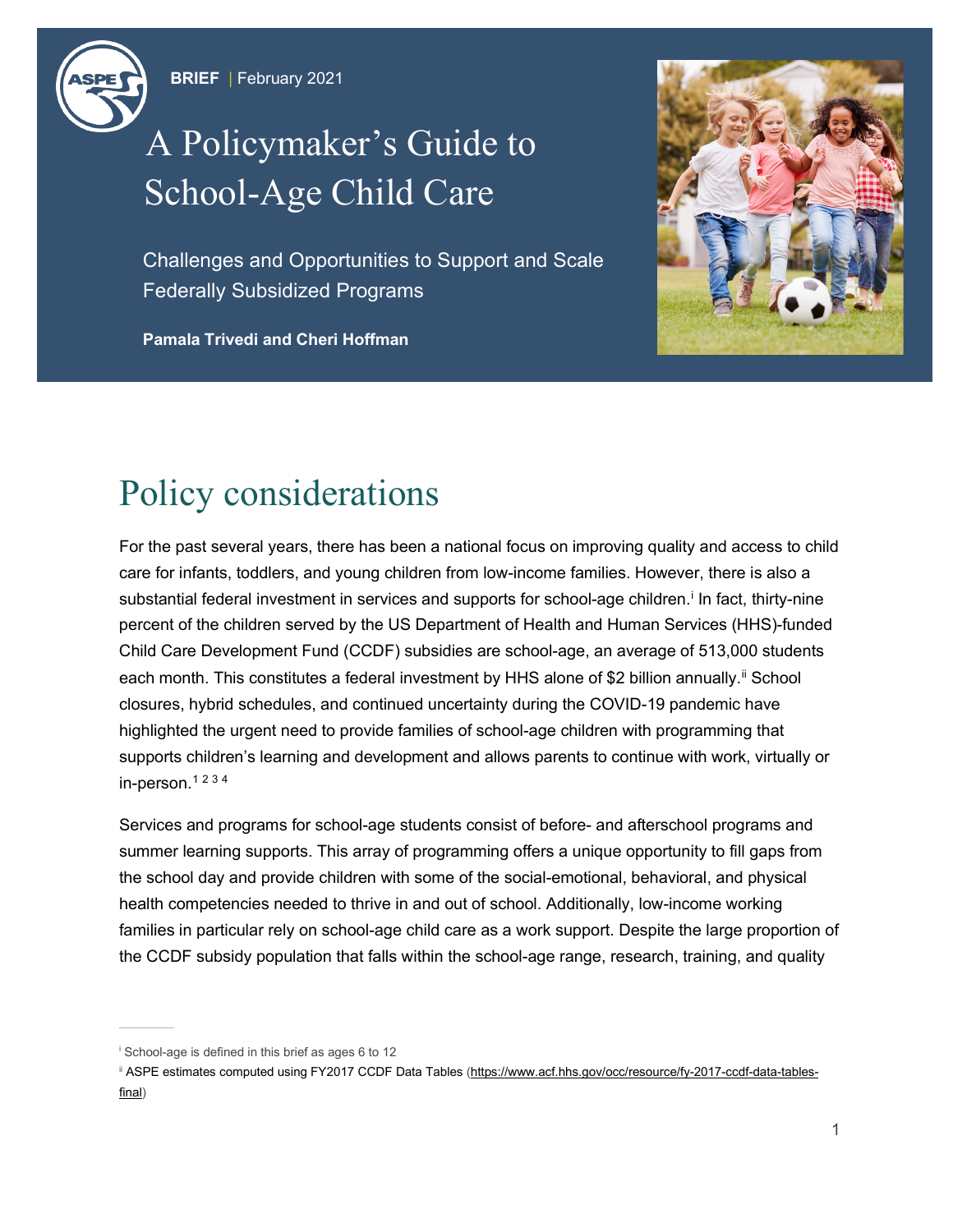improvement efforts still largely focus on the birth-to-five end of the age continuum. Indeed, highquality early care and education (ECE) provides a strong foundation for healthy development, but the need for quality settings that support children's growth across developmental domains continues well beyond the early childhood years.

This brief synthesizes and extends key findings from the *Improving Programs, Policies, and Services to Promote Healthy Development in Middle Childhood in Afterschool Settings Project (MCASP)* (see sidebar). Findings draw from a literature review, case studies of five afterschool programs, and input from experts in the field. The brief highlights **policy opportunities to address five key areas of need** identified by the project:

- 1) support for working families;
- 2) strengthen the quality of child care settings for school-age students;
- 3) scale supports for social-emotional and behavioral health;
- 4) address tremendous unmet need; and
- 5) pursue sustainable cross-sector strategies to finance school-age child care.

In 2017, the Office of the Assistant Secretary for Planning and Evaluation, in partnership with the Office of Women's Health, both within the U.S. Department of Health and Human Services, awarded James Bell Associates a contract for the *Improving Programs, Policies, and Services to Promote Healthy Development in Middle Childhood in Afterschool Settings Project (MCASP).*

The project sought to 1) understand the emotional, behavioral and physical health competencies needed to thrive in and out of school; and 2) identify key elements of a coordinated, high-quality school-age child care system.

### Supporting working families

School-age child care programs provide safe, supportive, and enriching environments for students during the hours school is not in session and parents are working. Findings from a large national survey conducted by the Afterschool Alliance showed that 83 percent of parents of students in afterschool programs agree that afterschool programs help working parents to keep their jobs, miss fewer days of work, and feel confident their kids are safe. [5](#page-7-4) School-age child care programs can support working families by engaging in family-friendly policies that allow parents to cover working hours, even if family situations change, or if work/training hours are non-traditional.

One setting that offers families the flexibilities to support employment is family child care (FCC). Several studies describe the ways family child care serves as a work support, including by providing care: 1) during hours that extend beyond the traditional nine-to-five workday; 2) to siblings of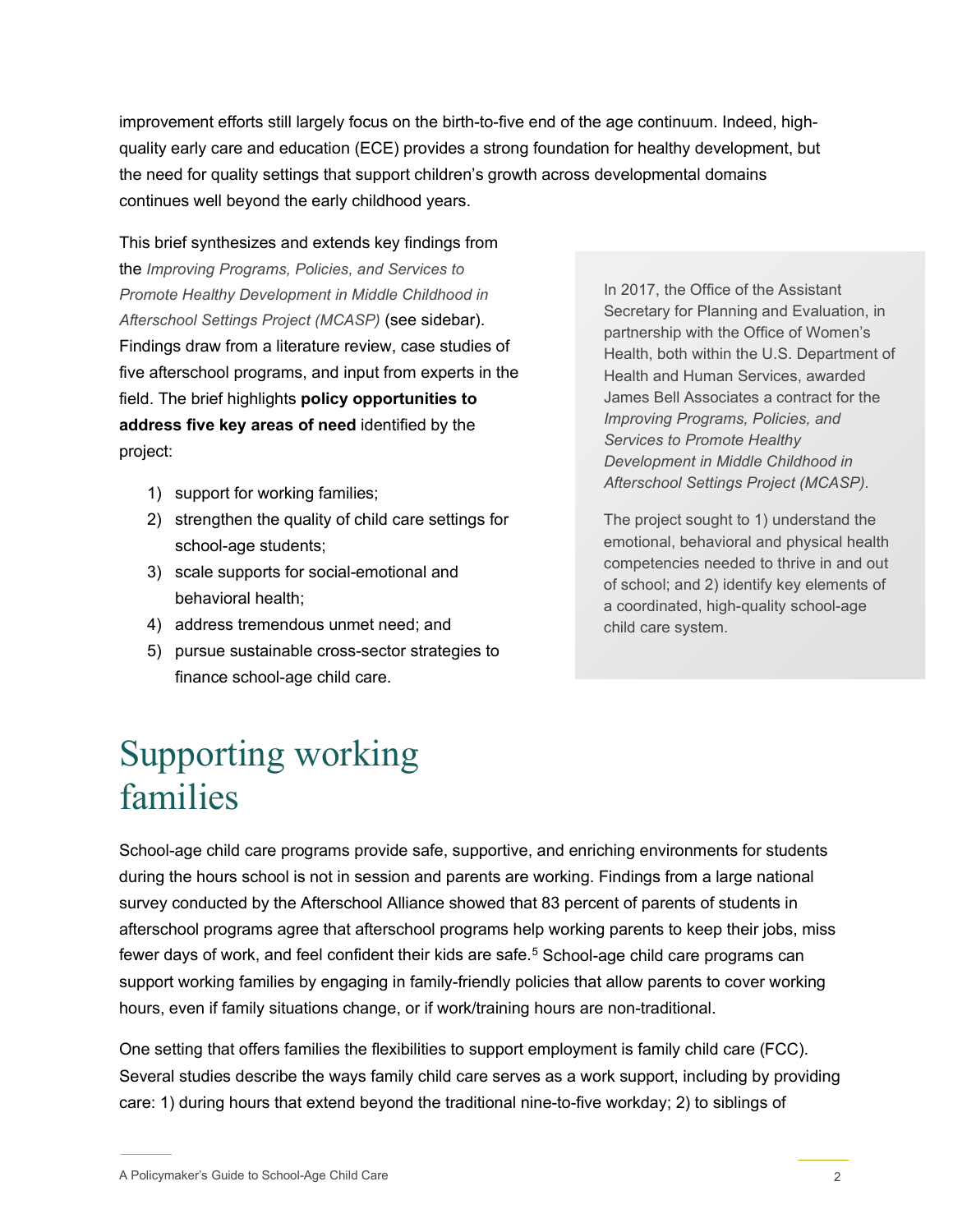different ages at the same location; 3) broadly in rural communities; and 4) in ways that can be more culturally appropriate, particularly for dual-language families.<sup>6[7](#page-7-6)[8](#page-7-7)</sup> In spite of the potential of offering more flexibilities to families from the most vulnerable communities, more than ninety thousand licensed FCCs closed between 2005 and 2017. $^9$  $^9$ 

Another family-friendly policy emphasized in the CCDF Final Rule (2016) is the requirement that Lead Agencies establish redetermination periods of twelve or more months.<sup>[10](#page-7-9)</sup> These longer eligibility periods provide continuity of care for children and financial stability for families. COVID-19 highlighted the importance of such policies when work circumstances change during a public health emergency. Twelve-month eligibility means families are no longer at risk of losing CCDF benefits due to temporary work stoppage before the end of the minimum eligibility period.

#### *Strategies for strengthening family-friendly policies*

- Support non-traditional hours care for working families by expediting licensing for providers offering care during extended hours.
- Use targeted training and technical assistance to strengthen family child care networks and build the capacity of FCCs to serve mixed caseloads that include younger children and school-age populations.
- Ease the difficulty of losing benefits for families whose incomes change by adjusting family benefit phase out schedules.<sup>[11](#page-7-10)</sup>

## Improving quality

School-age child care is in an excellent position to partner with schools, other human services providers, and community-based organizations to improve quality in learning and enrichment. Students in high-quality programs have safe spaces to learn and supported ways to develop relationships, which are contextual factors related to success in school and life.<sup>[12](#page-7-11) [13](#page-8-0)</sup> Findings from MCASP and other recent studies suggest that programs can benefit from the use of evidencebased models. Multiple programs and curricula have been developed, modified, and validated for afterschool and summer learning settings that promote increased school participation, improved behavior, motivation to learn, and physical development.<sup>[14](#page-8-1) [15](#page-8-2)</sup> <sup>[16](#page-8-3)</sup> Implementing these approaches can contribute to high-quality care. However, there is a lack of national or administrative data about the uptake of such evidence-informed programming, making it difficult to determine whether or how often it is used, particularly in the subsidized care settings that low-income families access. $^{\rm 17}$  $^{\rm 17}$  $^{\rm 17}$ 

Systematic approaches to improving quality are happening across the country. Several states are building on lessons learned from more mature quality rating and improvement systems (QRIS) for younger children. For example, Georgia is currently conducting a validation study that assesses the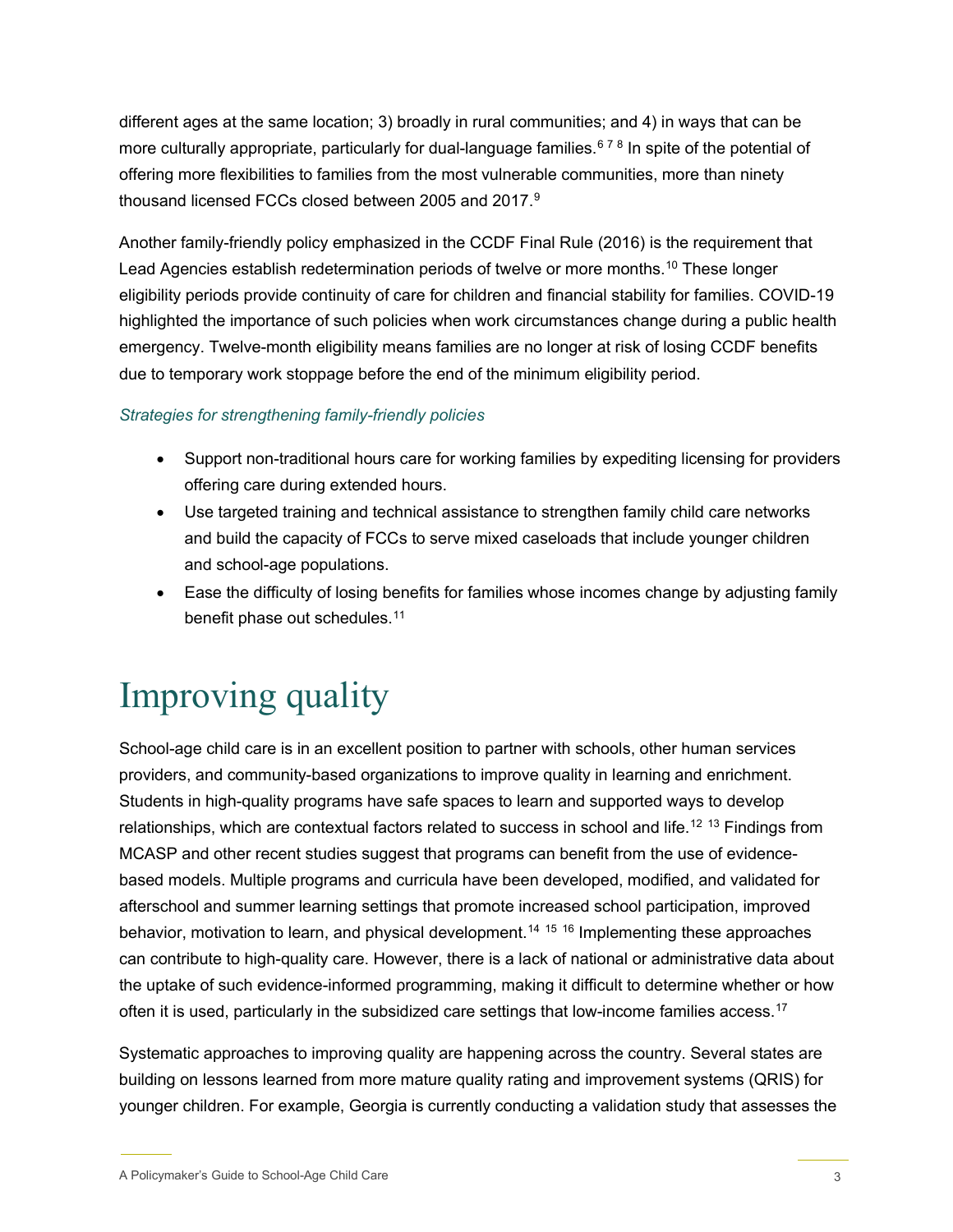quality of afterschool and summer learning settings. Georgia's goal is to embed school-age child care into its existing rating system for ECE. The state of Washington also leveraged lessons learned from ECE by conducting a multi-year pilot to align and improve the quality of school-age child care through the implementation of coaching, targeted professional development, and competencies for child care professionals serving children and youth across the age span. [18](#page-8-5) These efforts have a common goal of developing more unified and transparent rating systems from ECE through school-age settings. Leveraging existing flexibilities of the CCDF program by offering higher reimbursement rates to programs that are rated higher quality is a policy approach that has demonstrated some evidence of effectiveness in ECE. [19](#page-8-6)

#### *Strategies for improving quality*

- Build the evidence base that helps policymakers understand the elements of program, curricula, interventions, and settings that work best to improve child outcomes.
- Collect new nationally representative information about the extent to which evidence-based or -informed approaches are taken up by federally subsidized child care programs.
- Develop and validate ways of assessing quality in school-age child care.
- Offer tiered subsidy payment rates to higher quality-rated programs in order to incentivize quality improvement.

### Embedding Supports for Social-Emotional and Behavioral Health (SEBH)

In addition to building academic skills during the school-age years, children are meeting developmental milestones related to social emotional and behavioral health (SEBH). <sup>[20](#page-8-7)</sup> Although economically vulnerable children face adverse environments that threaten optimal development, $2<sup>1</sup>$  $22$  school-age child care programs can mitigate risk factors by promoting positive social-emotional and behavioral health skills that serve as important protective factors.<sup>[23](#page-8-10) [24](#page-8-11) [25](#page-8-12)</sup> MCASP highlighted program efforts to promote SEBH, including the importance of building supportive relationships with peers and adults in buffering traumatic experiences.<sup>26</sup> The National Center for Afterschool and Summer Learning (NCASE)<sup>[iii](#page-3-0)</sup> facilitated a peer learning group on social-emotional learning (SEL) in out-of-school-time for ten states in 2018-19.<sup>[27](#page-8-14)</sup> This work demonstrated the value of building

<span id="page-3-0"></span>iii NCASE is funded by the US Department of Health and Human Services, Administration for Children and Families, Office of Child Care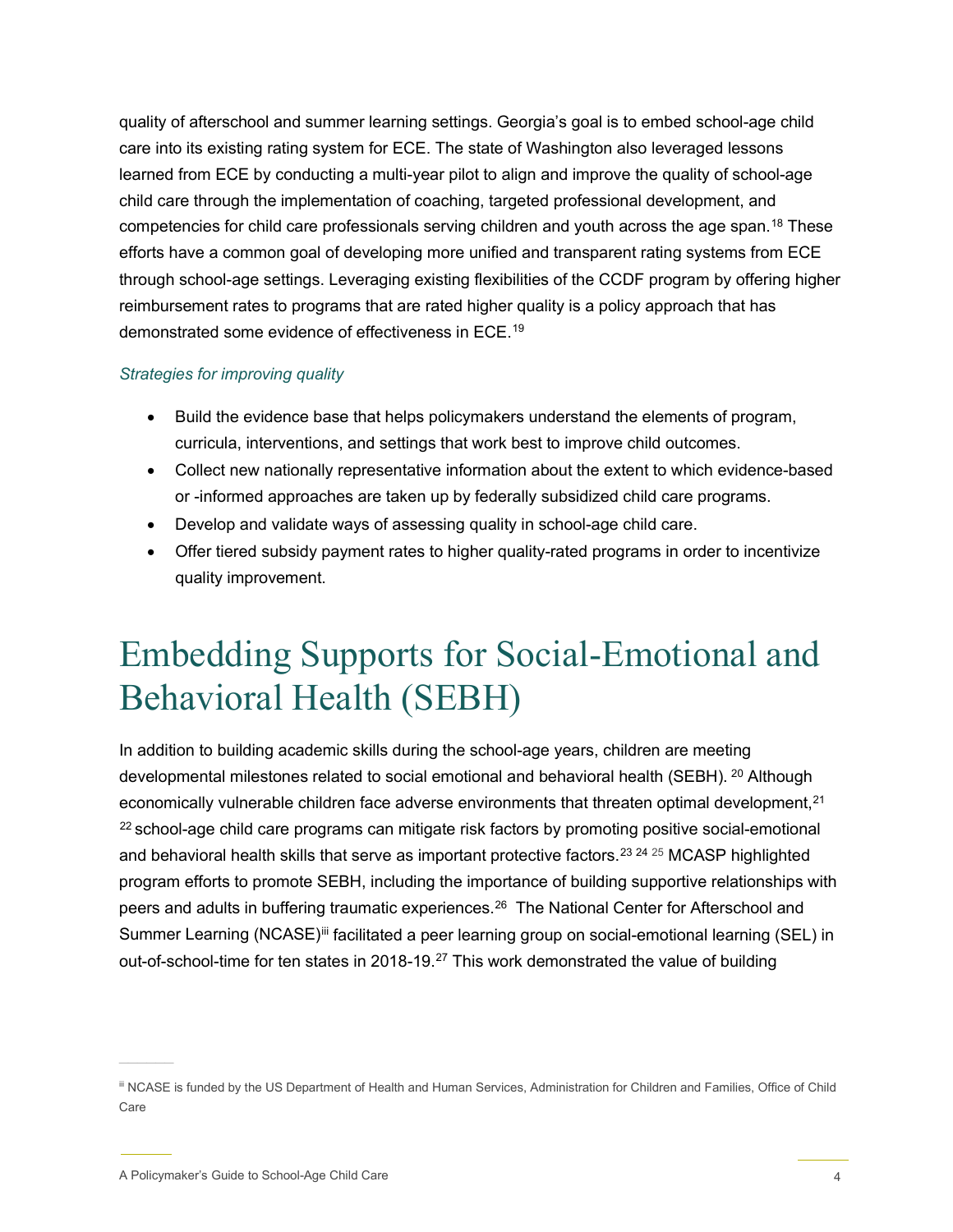systems and supports for SEL<sup>[iv](#page-4-0) [28](#page-9-0)</sup> into out-of-school time, and the potential of building child and family resilience through collaborative relationships between providers and families.

#### *Strategies for supporting for social-emotional and behavioral health*

- Consider evidence-based approaches from related sectors that support and build the capacity of staff, such as coaching, mentoring, mental health consultation, and enhanced training and technical assistance resources. [29](#page-9-1)
- Expand behavioral health supports for staff.
- Provide trauma-informed training for staff members.
- Strengthen partnerships with other social services to help refer children, families, and staff with more intense behavioral health needs.

### Addressing unmet need

In spite of efforts by programs and states to diversify their funding sources documented by MCASP and other recent studies, many parents are still unable to afford care for their school-age children. In fact, a 2014 survey by the Afterschool Alliance<sup>[30](#page-9-2)</sup> reported that parents pay an average of \$113/week for school-age child care during the academic year, and \$250/week during the summer months. It is well-documented that costs of providing care far exceed parent fees.<sup>[31](#page-9-3) [32](#page-9-4)</sup>

Not only do parents of children who have care struggle to pay for it, but millions of parents cannot find the care they need. Findings from a  $2020^{33}$  administration of the Afterschool Alliance survey indicate the tremendous unmet need is growing, as **nearly 25 million school-aged children who were not participating in an afterschool program in 2020 would be enrolled in a program if one were available to them,** compared to 19.4 million in 2014. This represents a 60 percent increase in unmet need for school-age child care since this national survey was first administered in 2004. Although participation and the need for school-age child care is much higher among lowincome households and families of color, cost, availability of affordable programs, and lack of a safe way for children to get to programs are most often reported as barriers by low-income families.

Notably, much of the national data on unmet needs is from before the time of COVID-19. Several new analyses are underway that describe how the difficulties of working families of finding affordable school-age care have been exacerbated during the COVID-19 pandemic. In a recent

<span id="page-4-0"></span>iv Social and emotional learning (SEL) is a process through which young people and adults acquire and apply the knowledge, skills, and attitudes to develop healthy identities, manage emotions and achieve personal and collective goals, feel and show empathy for others, establish and maintain supportive relationships, and make responsible and caring decisions. (CASEL, 2020)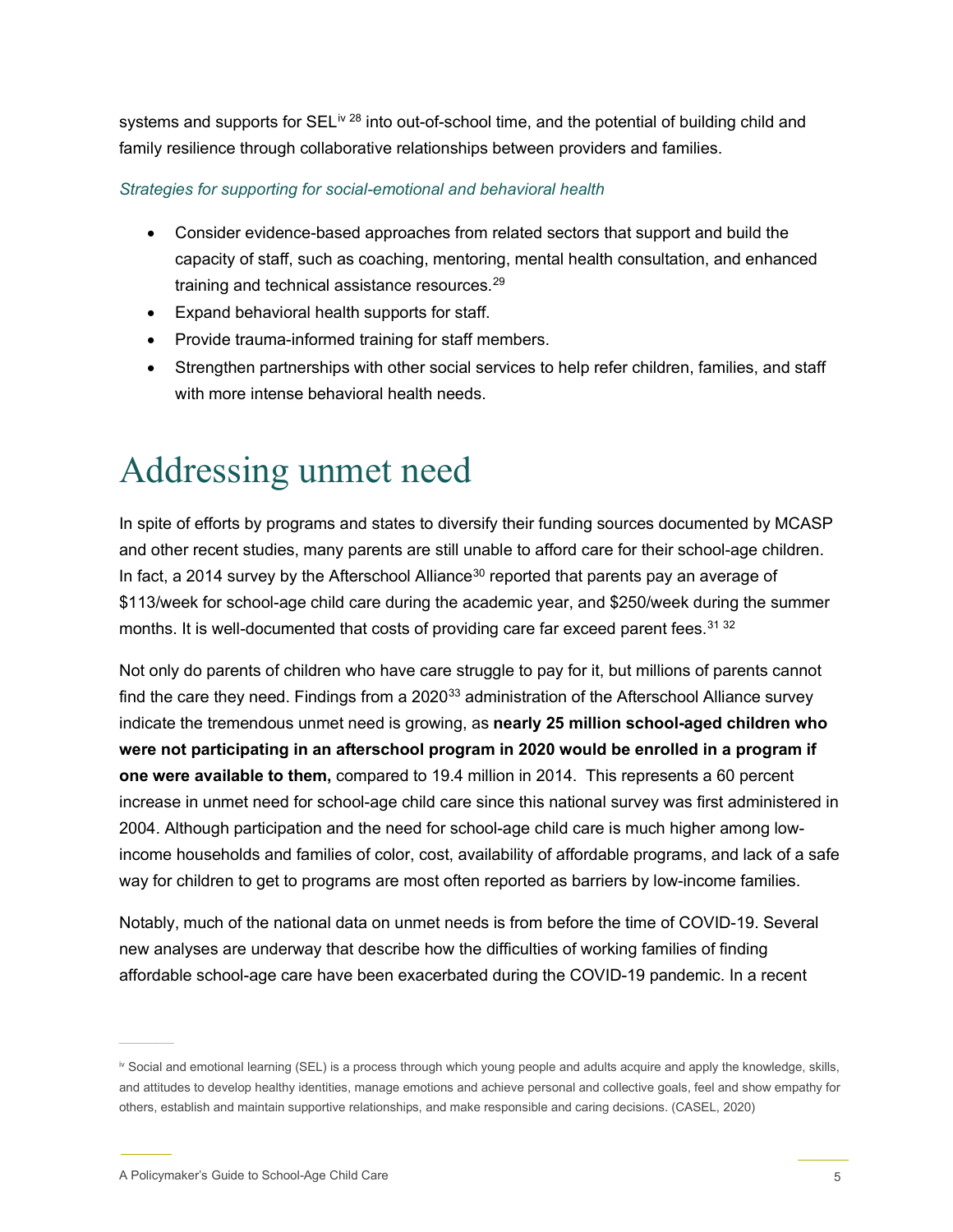working paper, Adams and Todd project full-time distance learning could require families to need care for significantly more time than is needed when schools are in session in-person.<sup>[34](#page-9-6)</sup>

#### *Strategies for increasing access*

- Increase investment in high-quality child care for all school-age children at the national, state and local level.
- Conduct in-depth analyses of national data about the costs of school-age child care to provide policymakers with more up-to-date and comprehensive information.
- Address critical shortfalls in care for low-income families.
- Prioritize licensing of new providers who have the capacity to serve children from underserved populations.
- Target training and technical assistance to providers serving children and families experiencing disparities in health and education outcomes.
- Collect and publicize national data documenting changes in school-age child care demand by working families during the public health crisis and recovery.

### Pursuing sustainable cross-sector strategies to finance school-age child care

Costs and financing strategies supporting school-age child care vary across different types of care and geographical regions. Case study research from MCASP demonstrated that programs could benefit from more stable, long-term funding and greater transparency about access to federal and state funds. Many funding sources are short-term, linked to specific goals, and lack flexibility to administer the most appropriate, evidence-informed curricula matching program goals and population needs.[35](#page-9-7)

Though multiple federal programs support children and families in afterschool programs, states and programs have struggled to put sustainable financing in place. Beyond the federal investment through the CCDF program, other US Department of Health and Human Services funding sources for school-age children include Temporary Assistance for Needy Families (TANF) and the Social Services Block Grant (SSBG). The Department of Education's 21st Century Community Learning Centers (21st CCLC) also support enriching academic opportunities in afterschool programs. States, local communities, corporations, and private foundations contribute significantly to offset the cost for families.

Recent work by the NCASE<sup>[36](#page-9-8)</sup> explores how funding sources can be combined at the state and program level to support quality in OST programs. However, building on findings from NCASE,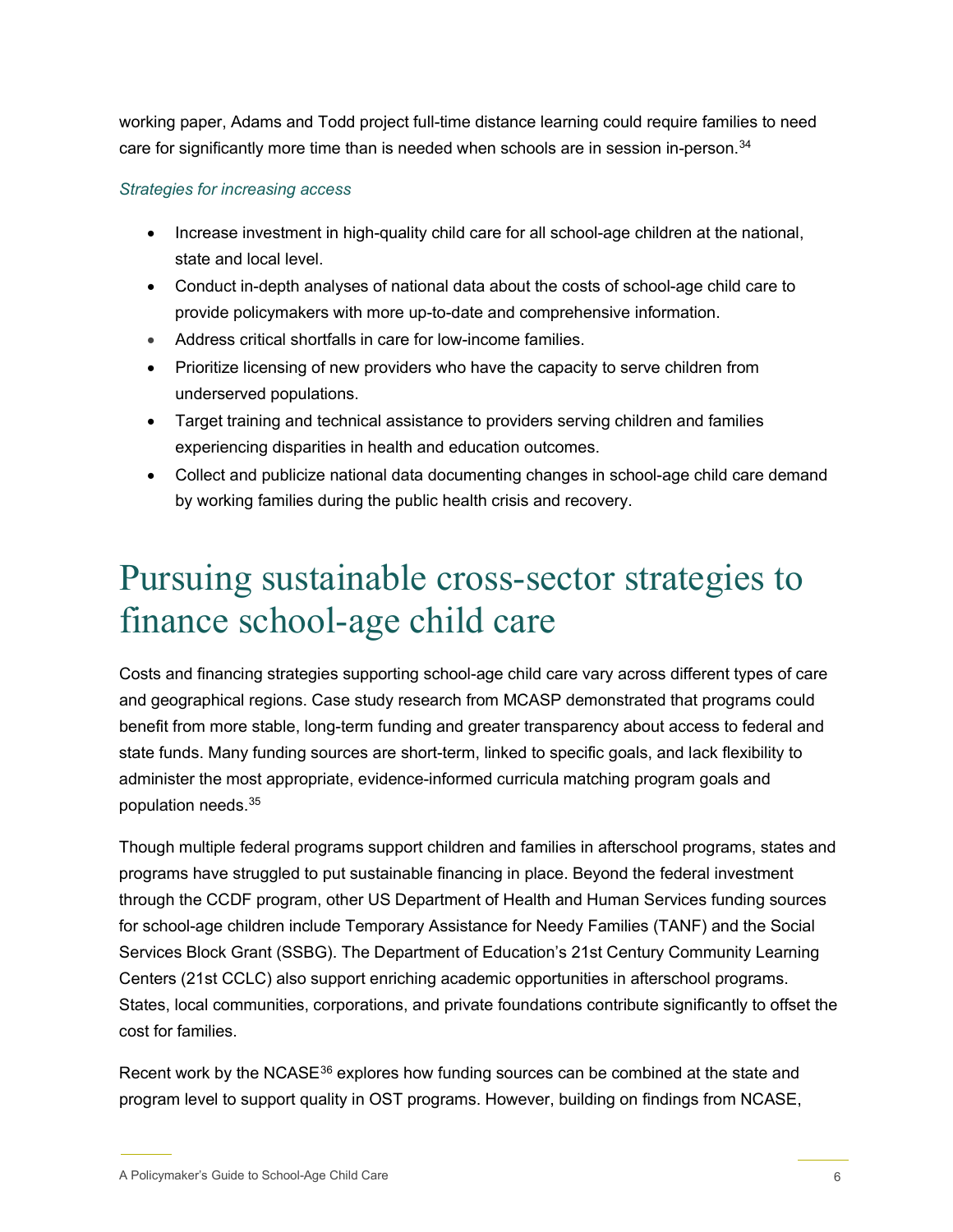MCASP described the difficulties programs have with combining funding sources, including the challenges of layering funding from private or philanthropic sources that is time- and population-limited with federal or state funding that has different eligibility requirements.<sup>[37](#page-9-9)</sup> Promising work by the National Center on Subsidy Inno[v](#page-6-0)ation and Accountability<sup>v</sup> (NCSIA)<sup>[38](#page-9-10)</sup> articulates ways the CCDF and TANF block grant programs can be used concurrently to subsidize the care of eligible school-age children. The Afterschool Alliance also recently analyzed existing and new public and private funding sources that could support 'a new learning day' by blending funding from child care, education, allied human services sectors, the private sector, and philanthropy.<sup>39</sup>

#### *Strategies for developing sustainable financing*

- Undertake case study research that offers state or community models for effectively combining CCDF and other funding sources.
- Offer targeted technical assistance and training opportunities to states and federal grantees to build cross-sector relationships with schools, early care and education, public health, community partners, the private sector, and philanthropy that could ground shared service delivery and financing approaches.
- Engage in cross-sector partnerships to help re-build the child care market.

### Next steps for school-age child care

This brief suggests opportunities for greater cross-sector collaboration and infrastructure building in order to increase access to high-quality care in ways that will better meet the needs of working families with school-age children, while advancing student learning and development. As services and supports are re-envisioned in the wake of COVID-19, it will be necessary for policymakers, researchers, and stakeholders from the out-of-school-time community to partner to determine how to holistically and equitably meet the needs children, families, and frontline staff.

<span id="page-6-0"></span>vv NCSIA is also funded by the US Department of Health and Human Services, Administration for Children and Families, Office of Child Care.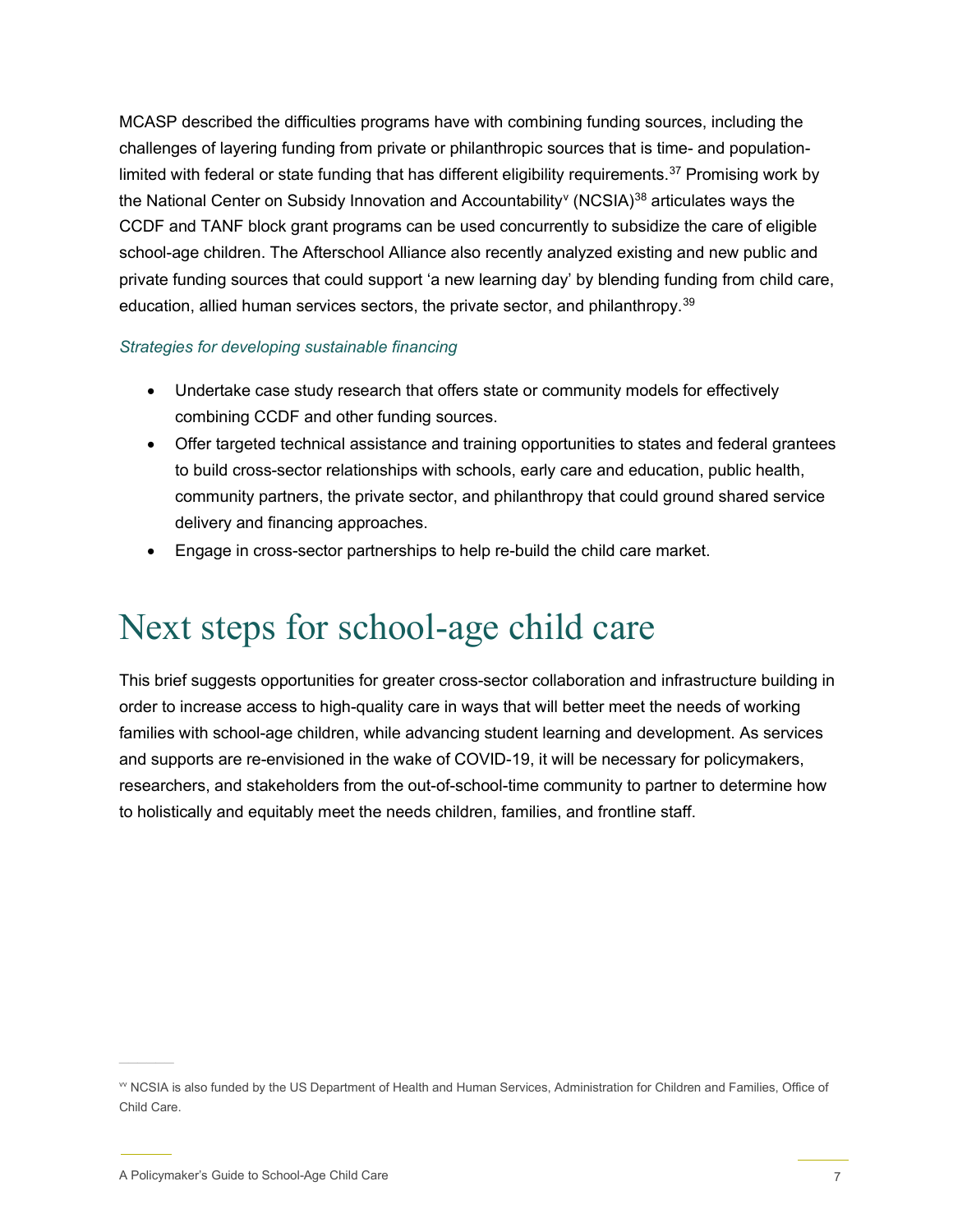### References

<span id="page-7-0"></span><sup>1</sup> Adams, G., & Todd, Margaret. (2020). *Meeting the School-Age Child Care Needs of Working Parents Facing COVID-19 Distance Learning.* Urban Institute. [https://www.urban.org/research/publication/meeting-school-age-child-care-needs-working-parents](https://www.urban.org/research/publication/meeting-school-age-child-care-needs-working-parents-facing-covid-19-distance-learning)[facing-covid-19-distance-learning](https://www.urban.org/research/publication/meeting-school-age-child-care-needs-working-parents-facing-covid-19-distance-learning)

<span id="page-7-1"></span><sup>2</sup> Afterschool Alliance. (2020). *Back to school in the time of COVID-19* (Afterschool in The Time of COVID-19). Afterschool Alliance. [http://afterschoolalliance.org/documents/Afterschool-COVID-19-](http://afterschoolalliance.org/documents/Afterschool-COVID-19-Wave-3-Brief.pdf) [Wave-3-Brief.pdf](http://afterschoolalliance.org/documents/Afterschool-COVID-19-Wave-3-Brief.pdf)

<span id="page-7-2"></span><sup>3</sup> Child Care Aware of America. (2020, March 20). *When Should I Close My Child Care Program? A Coronavirus Flowchart*. [https://info.childcareaware.org/blog/should-i-close-my-child-care-program-a](https://info.childcareaware.org/blog/should-i-close-my-child-care-program-a-coronavirus-flowchart)[coronavirus-flowchart](https://info.childcareaware.org/blog/should-i-close-my-child-care-program-a-coronavirus-flowchart)

<span id="page-7-3"></span><sup>4</sup> Bateman, N., & Ross, M. (2020). *Why has COVID-19 been especially harmful for working women?* Brookings Institution. [https://www.brookings.edu/essay/why-has-covid-19-been-especially](https://www.brookings.edu/essay/why-has-covid-19-been-especially-harmful-for-working-women/)[harmful-for-working-women/](https://www.brookings.edu/essay/why-has-covid-19-been-especially-harmful-for-working-women/)

<span id="page-7-4"></span><sup>5</sup> Afterschool Alliance. (2014). *America after 3PM: Afterschool Programs in Demand*. Washington, DC: Afterschool Alliance.

<span id="page-7-5"></span><sup>6</sup> Porter, T., Paulsell, D., Del Grosso, P., Avellar, S. A., Hass, R., & Vuong, L. (2010). *A review of the literature on home-based child care: Implications for future directions.* [https://www.acf.hhs.gov/sites/default/files/documents/opre/lit\\_review.pdf](https://www.acf.hhs.gov/sites/default/files/documents/opre/lit_review.pdf)

<span id="page-7-6"></span><sup>7</sup> National Center on Early Childhood Quality Assurance. (2017). *Supporting access to high-quality family child care: A policy assessment and planning tool for states, territories, and tribes*. Washington, DC: Office of Child Care. [https://childcareta.acf.hhs.gov/sites/default/files/public/fcc\\_policy\\_tool\\_final.pdf](https://childcareta.acf.hhs.gov/sites/default/files/public/fcc_policy_tool_final.pdf)

<span id="page-7-7"></span><sup>8</sup> National Center on Early Childhood Quality Assurance. 2020. *Addressing the Decreasing Number of Family Child Care Providers in the United States*. Washington, DC: Administration Children and Families, US Department of Health and Human Services.

[https://childcareta.acf.hhs.gov/resource/addressing-decreasing-number-family-child-care-providers](https://childcareta.acf.hhs.gov/resource/addressing-decreasing-number-family-child-care-providers-united-states)[united-states](https://childcareta.acf.hhs.gov/resource/addressing-decreasing-number-family-child-care-providers-united-states)

<span id="page-7-8"></span><sup>9</sup> National Center on Early Childhood Quality Assurance. 2020

<span id="page-7-9"></span><sup>10</sup> Child Care and Development Fund (CCDF) Final Rule, Pub. L. No. RIN 0970-AC67, 45 CFR Part 98 (2016).<https://www.govinfo.gov/content/pkg/FR-2016-09-30/pdf/2016-22986.pdf>

<span id="page-7-10"></span><sup>11</sup> Macartney, S., & Chien, N. (2019). *Marginal Tax Rates: A Quick Overview* (Brief #1). Office of the Assistant Secretary for Planning and Evaluation, US Department of Health and Human Services. <https://aspe.hhs.gov/marginal-tax-rate-series>

<span id="page-7-11"></span><sup>12</sup> Isaacs, J. B., Greenberg, E., & Derrick-Mills, T. (2018). *Subsidy policies and the quality of child care centers serving subsidized children*. Urban Institute. [https://www.urban.org/sites/default/files/publication/96361/subsidy\\_policies\\_and\\_the\\_quality\\_of\\_chil](https://www.urban.org/sites/default/files/publication/96361/subsidy_policies_and_the_quality_of_child_care_centers_serving_subsidized_children_2.pdf) [d\\_care\\_centers\\_serving\\_subsidized\\_children\\_2.pdf](https://www.urban.org/sites/default/files/publication/96361/subsidy_policies_and_the_quality_of_child_care_centers_serving_subsidized_children_2.pdf)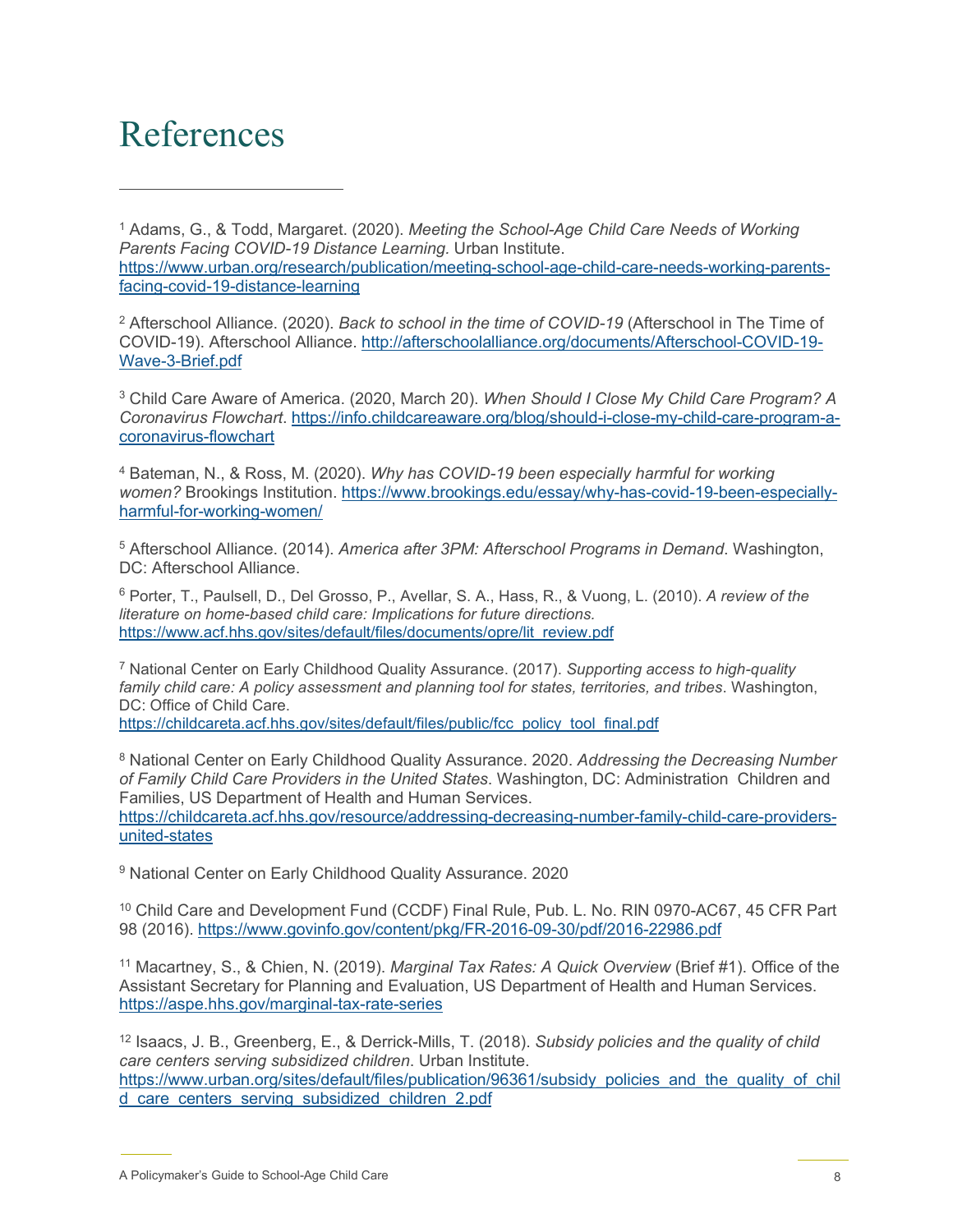<span id="page-8-0"></span><sup>13</sup> Sparr, M., Morrison, C., Miller, K., & Frazier, S. (2021). *Afterschool programs to improve socialemotional, behavioral, and physical health in middle childhood: A targeted review of the literature* (Middle Childhood Afterschool Project). Office of the Assistant Secretary for Planning and Evaluation, US Department of Health and Human Services.

<span id="page-8-1"></span><sup>14</sup> Durlak, J., & Weissberg, R. (2007). *The impact of after-school programs that promote personal and social skills*. Chicago, IL: Collaborative for Academic, Social, and Emotional Learning.

<span id="page-8-2"></span><sup>15</sup> Harvard Family Research Project. (2008). *Afterschool programs in the 21st century: Their potential and what it takes to achieve it*. Retrieved from http://www.hfrp.org/publicationsresources/browse-our-E-3 publications/after-school-programs-in-the-21st-century-their-potentialand-what-it-takes-toachieve-it

<span id="page-8-3"></span><sup>16</sup> Redd, Z., Cochran, S., Hair, E., & Moore, K. (2002). *Academic achievement programs and youth development: A synthesis*. Bethesda, MD: Child Trends.

<span id="page-8-4"></span><sup>17</sup> Sparr, M., Cachat, P., Bartko, W. T., Filene, J., & Frazier, S. (2020). *Afterschool programs support of children's social-emotional and behavioral health*. Office of the Assistant Secretary for Planning and Evaluation, US Department of Health and Human Services.

<span id="page-8-5"></span><sup>18</sup> Schilder, D. (2019). *Washington's expanded learning opportunities: The promise of a systems approach*. Build Initiative & Raikes Foundation. [https://appriver3651013786.sharepoint.com/:b:/g/EelQJNT8IIRJkg6LLY3WIzYBS-](https://appriver3651013786.sharepoint.com/:b:/g/EelQJNT8IIRJkg6LLY3WIzYBS-TjkH0TQ_WuYUw-8tqXXg?e=H1i8sS)[TjkH0TQ\\_WuYUw-8tqXXg?e=H1i8sS](https://appriver3651013786.sharepoint.com/:b:/g/EelQJNT8IIRJkg6LLY3WIzYBS-TjkH0TQ_WuYUw-8tqXXg?e=H1i8sS)

<span id="page-8-6"></span><sup>19</sup> Isaacs, J. B., Greenberg, E., & Derrick-Mills, T. (2018). *Subsidy policies and the quality of child care centers serving subsidized children*. Urban Institute. [https://www.urban.org/sites/default/files/publication/96361/subsidy\\_policies\\_and\\_the\\_quality\\_of\\_chil](https://www.urban.org/sites/default/files/publication/96361/subsidy_policies_and_the_quality_of_child_care_centers_serving_subsidized_children_2.pdf) [d\\_care\\_centers\\_serving\\_subsidized\\_children\\_2.pdf](https://www.urban.org/sites/default/files/publication/96361/subsidy_policies_and_the_quality_of_child_care_centers_serving_subsidized_children_2.pdf)

<span id="page-8-7"></span><sup>20</sup> DeHart, G. B., Sroufe, L. A., & Cooper, R. G. (2004). *Child development: Its nature and course* (5th ed., pp. 411-441). New York, NY: McGraw-Hill.

<span id="page-8-8"></span><sup>21</sup> Garcia Coll, C. G., & Szalacha, L. (2004). The multiple contexts of middle childhood. *Future of Children*, 14(2), 81-97.

<span id="page-8-9"></span><sup>22</sup> Grossman, J. B., Price, M. L., Fellerath, V., Jucovy, L. Z., Kotloff, L. J., Raley, R. & Walker, K. E. (2002). Multiple choices afterschool: *Findings from the Extended-Services School Initiative*.

<span id="page-8-10"></span><sup>23</sup> Dutko, P., Ver Ploeg, M., & Farrigan, T. L. (2012). *Characteristics and influential factors of food deserts*. Washington, DC: US Department of Agriculture, Economic Research Service.

<span id="page-8-11"></span><sup>24</sup> Pinderhughes, E. E., Nix, R., Foster, E. M., & Jones, D. (2001). Parenting in context: Impact of neighborhood poverty, residential stability, public services, social networks, and danger on parental behaviors. *Journal of Marriage and family*, 63(4), 941-953.

<span id="page-8-12"></span><sup>25</sup> Durlak, J., & Weissberg, R. (2007). *The impact of after-school programs that promote personal and social skills*. Chicago, IL: Collaborative for Academic, Social, and Emotional Learning.

<span id="page-8-13"></span><sup>26</sup> Sparr, M., Cachat, P., Bartko, W. T., Filene, J., & Frazier, S. (2020).

<span id="page-8-14"></span><sup>27</sup> National Center on Afterschool and Summer Enrichment (NCASE). (2019). *Strengthening systems and supports to build positive social-emotional climates in Out-of-School Time.* (Vol. 7;